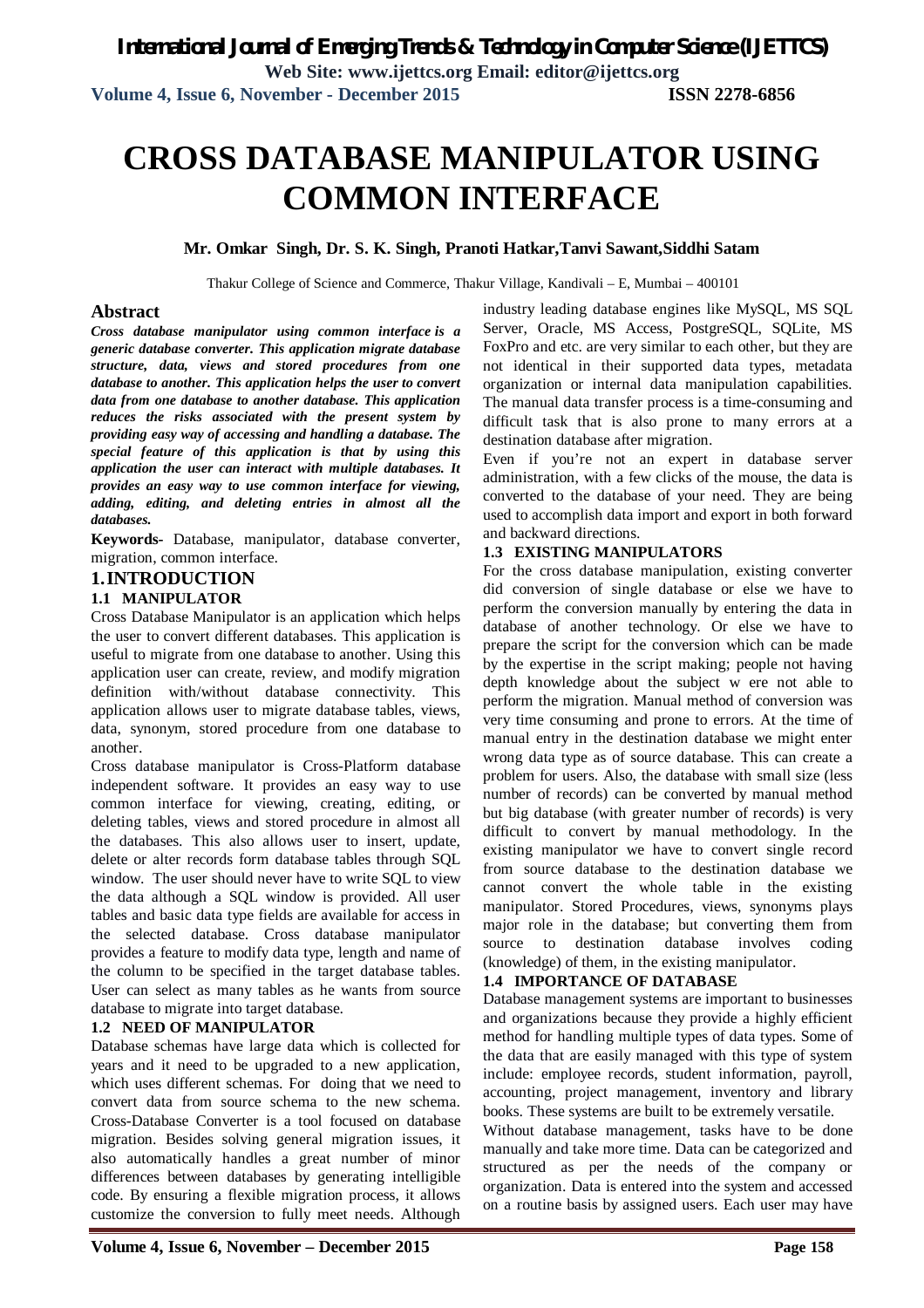### **Volume 4, Issue 6, November - December 2015 ISSN 2278-6856**

an assigned password to gain access to their part of the system. Multiple users can use the system at the same time in different ways.

#### **2.SYSTEM DESCRIPTION**

This application is designed so that anyone can easily migrate their database from one to another. It provides fast conversion of databases. User can also modify table data using this application.

This application will provide following capabilities:

#### **2.1 Table Manipulation**

This feature provides a user with migration of tables. User is allowed to migrate as much number of tables as he/she wants. User can also can create or delete tables as per their choice.

#### **2.2 Record Manipulation**

Cross Database Manipulator provides a capability to manipulate table records such as add, alter and remove tuples.

#### **2.3 Query Manipulation**

This feature allows manipulation of various queries that takes place in two different databases queries having similar functionality might have different syntax. For this purpose SQL window is provided where user can perform any query.

#### **2.4 Generation of logs**

The application can generate verbose logs. This specifies the details of migration such as date and time of migration, number of selected tables, views, stored procedures for migration, status of migration.

#### **2.5 Procedure Manipulation**

This feature allows the conversion of different procedures that are used in different databases.

#### **2.6 Size Manipulation**

User can performs manipulation of data type size that is distinct for different databases.

#### **2.7 Data Type Manipulation**

Multiple databases can have different data types that have same function but different name; such data types can be converted.

For example: In MYSQL, "BIGINT" is used for numeric data whereas in Oracle "Number" data type is used.

#### **2.8 View Manipulation**:

For different databases different views are created hence to convert them from one database format to other, view manipulation is performed.

#### **2.9 DATABASE DESCRIPTION**

This application mainly used to convert four databases ie. Microsoft SQL Server, Oracle, IBM DB2, MYSQL. For Backend we are using Microsoft SQL Server 2014 as the default database.

#### **2.9.1 Microsoft SQL Server**

Microsoft SQL Server is a standard language for accessing databases. Microsoft SQL Server is a relational database management system developed by Microsoft. It is a software product whose primary function is to store and retrieve data as requested by other software applications, be it those on the same computer or those running on

another computer across a network (including the Internet).[1]

In addition to Microsoft SQL Server 2014 we are also using three other database languages they are:

#### **2.9.2 Oracle**

Oracle Database is an object relational database management system produced and marketed by Oracle Corporation. An Oracle database is a collection of data treated as a unit. The purpose of a database is to store and retrieve related information. A database server is the key to solving the problems of information management. In general, a server reliably manages a large amount of data in a multiuser environment so that many users can concurrently access the same data. All this is accomplished while delivering high performance. A database server also prevents unauthorized access and provides efficient solutions for failure recovery.

#### **2.9.3 IBM DB2**

IBM DB2 is a family of database server products developed by IBM. These products all support the relational model, but in recent years some products have been extended to support object-relational features and non-relational structures, in particular XML. DB2 is a family of relational database management system (RDBMS) products from IBM that serve a number of different operating system platforms. It is a full-featured, high-performance database engine capable of handling large quantities of data and concurrently serving many users.DB2 can be administered either through a command-line prompt or a GUI.[2]

#### **2.9.4 MySQL**

MySQL is the world's second most widely used opensource relational database management system (RDBMS). MySQL is a popular choice of database for use in web applications. Free-software-open source projects that require a full-featured database management system often use MySQL. MySQL is offered under two different editions: the open source MySQL Community Server and the proprietary Enterprise Server. MySQL Enterprise Server is differentiated by a series of proprietary extensions which install as server plugins, but otherwise shares the version numbering system and is built from the same code base.[3]

#### **3.MAPPING**

**3.1 FUNCTIONS**

#### **3.1.1 CONCATENATION**

Concatenating two strings is done with the || operator: string1 || string2

| Standar      | If at least one operand is NULL, then the    |  |
|--------------|----------------------------------------------|--|
| d            | result is NULL.                              |  |
|              | It's unclear to me if the DBMS is allowed    |  |
|              | to try to automatically cast the operands to |  |
|              | concatenation-compatible types.              |  |
|              | Does not automatically cast operands to      |  |
| <b>MSSQL</b> |                                              |  |
|              | compatible types. If an operand is NULL,     |  |
|              | then the result is NULL.                     |  |
|              | Badly breaks the standard by redefining      |  |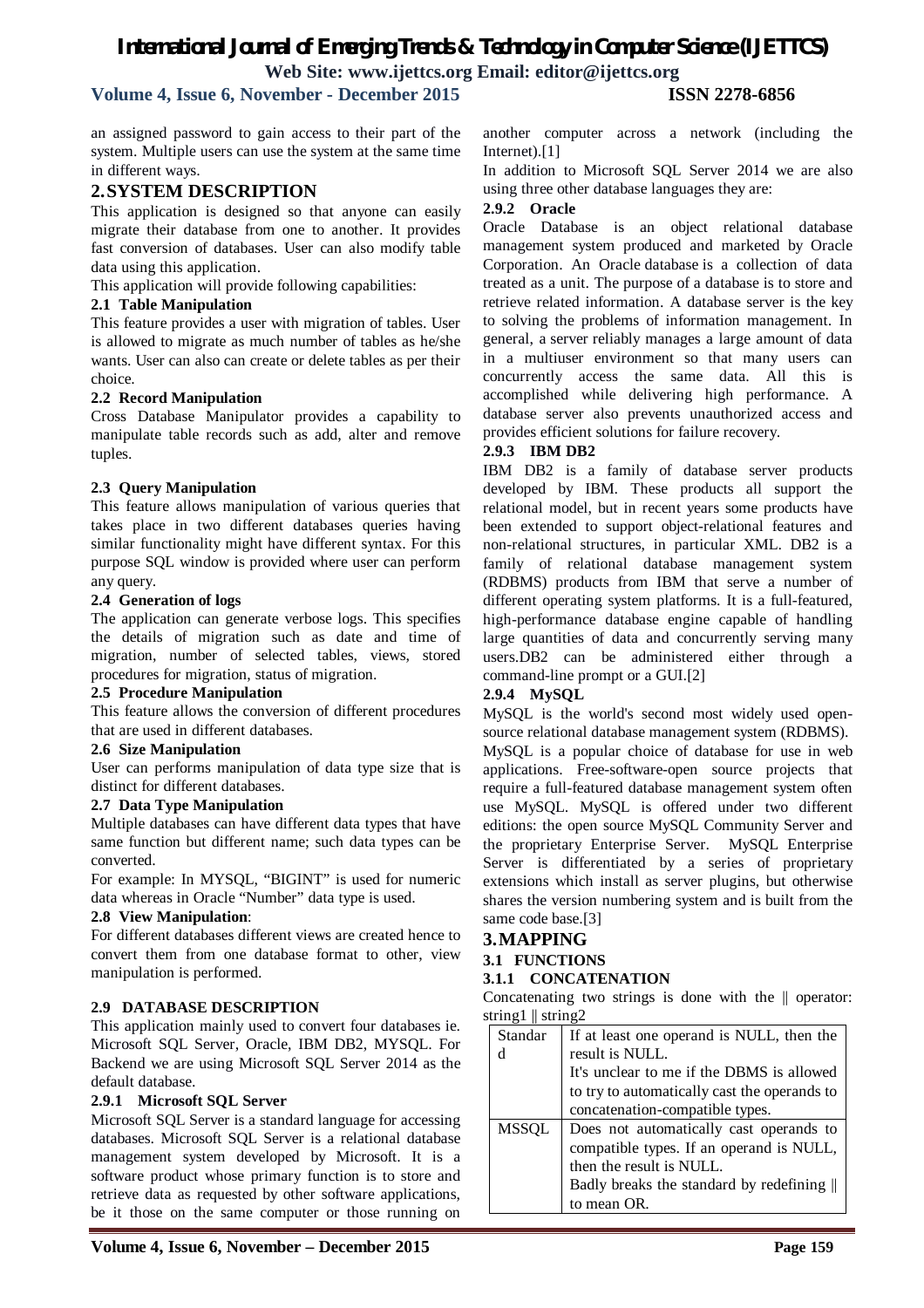## **Volume 4, Issue 6, November - December 2015 ISSN 2278-6856**

| Oracle          | Automatically casts values into types<br>which can be concatenated.<br>As Oracle interprets NULL as the empty<br>string, it doesn't return NULL if an<br>operand is NULL. |
|-----------------|---------------------------------------------------------------------------------------------------------------------------------------------------------------------------|
| <b>IBM</b>      | Does not automatically cast concatenated                                                                                                                                  |
| DB <sub>2</sub> | values into compatible types.                                                                                                                                             |
|                 | Breaks the standard by using the '+'                                                                                                                                      |
|                 | operator instead of '  '.                                                                                                                                                 |
| <b>MySQL</b>    | Automatically casts values into types                                                                                                                                     |
|                 | which can be concatenated. If an operand                                                                                                                                  |
|                 | is NULL, then the result is NULL.                                                                                                                                         |
|                 | As Oracle interprets NULL as the empty                                                                                                                                    |
|                 | string, it doesn't return NULL if an                                                                                                                                      |
|                 | operand is NULL.                                                                                                                                                          |

#### **3.1.2 LOCALTIMESTAMP**

 $\mathbf{r}$ 

It's often important to get the value of current date and time. Below are the functions used to do that in the different implementations.

| Standa<br>rd     | The current timestamp (without time zone)<br>is retrieved with the LOCALTIMESTAMP<br>function which may be used as:<br>SELECT LOCALTIMESTAMP<br><b>or</b><br>SELECT LOCALTIMESTAMP(precision)                                                                                                                                                              |
|------------------|------------------------------------------------------------------------------------------------------------------------------------------------------------------------------------------------------------------------------------------------------------------------------------------------------------------------------------------------------------|
|                  | <b>Note</b><br>that<br>"SELECT LOCALTIMESTAMP() " is<br>illegal: If you don't care about the<br>precision, then you must not use<br>any<br>parenthesis.                                                                                                                                                                                                    |
|                  | If the DBMS supports the non-core time<br>zone features, then it must also provide the<br>functions<br>CURRENT_TIMESTAMP and CURRENT<br>TIMESTAMP(precision) which return a<br>value<br>of<br>type<br>TIMESTAMP WITH TIME ZONE.<br>If it<br>doesn't support time zones, then<br>the<br>DBMS must<br>not provide<br>a<br><b>CURRENT_TIMESTAMP</b> function. |
| <b>MSSQ</b><br>L | Doesn't have the LOCALTIMESTAMP<br>function.<br>Instead, it has CURRENT_TIMESTAMP<br>which however doesn't return a value of<br>TIMESTAMP WITH TIME ZONE, but<br>rather a value of MSSQL's DATETIME<br>type (which doesn't contain time zone<br>information).                                                                                              |
| Oracle           | Follows the standard.                                                                                                                                                                                                                                                                                                                                      |

| IBM         | Doesn't have the LOCALTIMESTAMP                                                                                                                                                                                                                                                                                                                                                                                     |  |  |
|-------------|---------------------------------------------------------------------------------------------------------------------------------------------------------------------------------------------------------------------------------------------------------------------------------------------------------------------------------------------------------------------------------------------------------------------|--|--|
| DB2         | function.                                                                                                                                                                                                                                                                                                                                                                                                           |  |  |
|             | Instead, it provides a special, magic value<br>('special register' in IBM language),<br>CURRENT_TIMESTAMP (alias to<br>'CURRENT TIMESTAMP') which may be<br>used as though it were a function without<br>arguments. However, since DB2 doesn't<br>provide TIMESTAMP WITH TIME ZONE<br>the availability<br>support,<br>of<br>CURRENT TIMESTAMP could be said to<br>be against the standard—at<br>least<br>confusing. |  |  |
| <b>MySQ</b> | Follows the standard.[4]                                                                                                                                                                                                                                                                                                                                                                                            |  |  |

#### **3.2 DATA TYPES 3.2.1 SQL Server to Oracle**

| <b>Index</b>   | <b>SQL Server</b> | Oracle                       |
|----------------|-------------------|------------------------------|
| 1              | bigint            | integer                      |
| $\overline{2}$ | binary            | raw. (If precision is        |
|                |                   | greater than 2000 bytes,     |
|                |                   | then it is converted as      |
|                |                   | BLOB)                        |
| 3              | bit               | number(1)                    |
| $\overline{4}$ | char              | char                         |
| $\overline{5}$ | datetime          | date. (If the Oracle version |
|                |                   | is 9i or above, datetime is  |
|                |                   | converted as timestamp)      |
| 6              | decimal           | decimal                      |
| 7              | float             | float                        |
| 8              | image             | blob                         |
| 9              | int               | int                          |
| 10             | money             | decimal $(19, 4)$            |
| 11             | nchar             | nchar                        |
| 12             | ntext             | nclob                        |
| 13             | numeric           | numeric                      |
| 14             | nvarchar          | nvarchar2. (If the precsion  |
|                |                   | is greater than or equal to  |
|                |                   | 2000 bytes, it is restricted |
|                |                   | to 2000)                     |
| 15             | real              | real                         |
| 16             | smalldatetime     | date. (If the Oracle version |
|                |                   | is 9i or above, datetime is  |
|                |                   | converted as timestamp)      |
| 17             | smallint          | smallint                     |
| 18             | smallmoney        | decimal $(10, 4)$            |
| 19             | timestamp         | raw(8)                       |
| 20             | tinyint           | smallint                     |
| 21             | text              | clob                         |
| 22             | varbinary         | raw. (If size is above 2000  |
|                |                   | bytes, it is converted as    |
|                |                   | BLOB)                        |
| 23             | varchar           | varchar2. (If size is        |
|                |                   | greater than 4000 bytes, it  |
|                |                   | is converted as CLOB)        |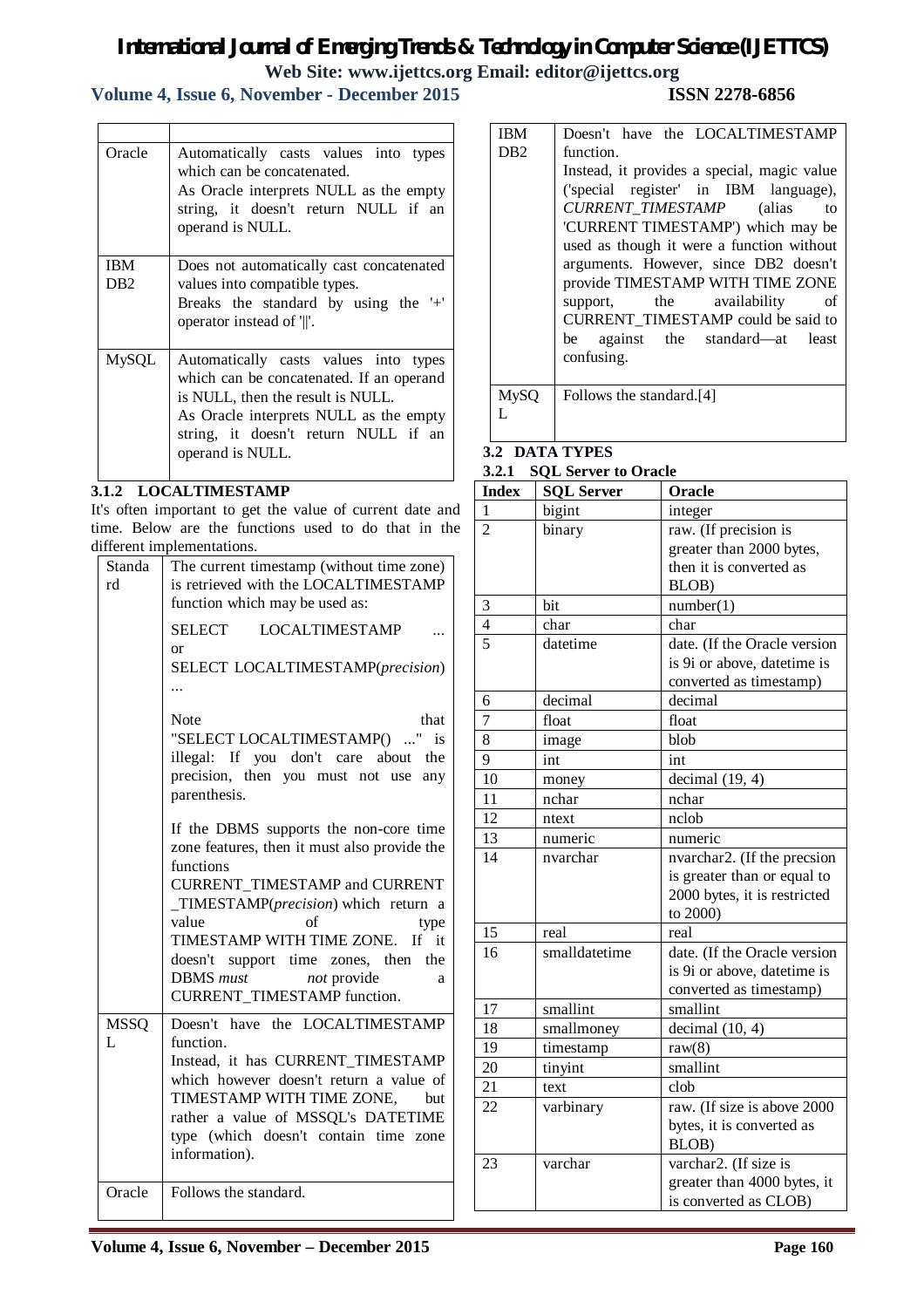### **Volume 4, Issue 6, November - December 2015**

| <b>Index</b>   | <b>SQL Server</b> | <b>MySQL</b>               |
|----------------|-------------------|----------------------------|
| 1              | bigint            | bigint                     |
| $\overline{c}$ | binary            | longblob                   |
| $\overline{3}$ | bit               | tinyint                    |
| $\overline{4}$ | char              | char. (If size of char is  |
|                |                   | greater than 255, then it  |
|                |                   | is mapped to text)         |
| 5              | datetime          | datetime                   |
| 6              | decimal           | decimal                    |
| 7              | float             | float                      |
| 8              | image             | longblob                   |
| 9              | int               | int                        |
| 10             | money             | decimal(19, 4)             |
| 11             | nchar             | national char. (If size of |
|                |                   | nchar is greater than      |
|                |                   | 255, then it is mapped to  |
|                |                   | text)                      |
| 12             | ntext             | longtext                   |
| 13             | numeric           | numeric                    |
| 14             | nvarchar          | national varchar. (If size |
|                |                   | of nvarchar is greater     |
|                |                   | than 255, then it is       |
|                |                   | mapped to text)            |
| 15             | real              | real                       |
| 16             | smalldatetime     | datetime                   |
| 17             | smallint          | smallint                   |
| 18             | smallmoney        | decimal $(10, 4)$          |
| 19             | timestamp         | timestamp                  |
| 20             | tinyint           | tinyint                    |
| 21             | text              | longtext                   |
| 22             | varbinary         | longblob                   |
| 23             | varchar           | varchar. (If size of       |
|                |                   | varchar is greater than    |
|                |                   | 255, then it is mapped to  |
|                |                   | text)                      |

#### **3.2.2 SQL Server to MySQL**

#### **3.2.3 Oracle to SQL Server**

| <b>Index</b>   | <b>SQL Server</b><br>Oracle |          |
|----------------|-----------------------------|----------|
| 1              | char                        | char     |
| $\overline{2}$ | nchar                       | nchar    |
| 3              | varchar, varchar2           | varchar  |
| $\overline{4}$ | nvarchar2                   | nvarchar |
| $\overline{5}$ | number                      | numeric  |
| 6              | integer                     | int      |
| 7              | date                        | datetime |
| 9              | long raw                    | image    |
| 10             | blob                        | image    |
| 11             | clob                        | text     |
| 12             | nclob                       | text     |
| 13             | rowid                       | char(18) |
| 14             | bfile                       | image    |

#### **3.2.4 Oracle to DB2**

| Index | Oracle | ιDΛ |
|-------|--------|-----|
|       |        |     |

| $\overline{c}$ | nchar             | char                    |
|----------------|-------------------|-------------------------|
| 3              | varchar, varchar2 | varchar                 |
| 4              | nvarchar2         | varchar                 |
| 5              | number            | numeric                 |
| 6              | integer           | integer                 |
| 7              | date              | timestamp               |
| 8              | long              | clob                    |
| 9              | raw               | blob(2000)              |
| 10             | long raw          | blob                    |
| 11             | blob              | blob                    |
| 12             | clob              | clob                    |
| 13             | nclob             | clob                    |
| 14             | rowid             | $char(16)$ for bit data |
| 15             | bfile             | blob                    |

|  |  | 3.2.5 Oracle to MySQL |
|--|--|-----------------------|
|--|--|-----------------------|

| <b>Index</b> | Oracle    | <b>MySQL</b>                      |
|--------------|-----------|-----------------------------------|
| 1            | char      | char. (If size of char is greater |
|              |           | than 255, then it is mapped to    |
|              |           | text)                             |
| 2            | nchar     | national char. (If size of nchar  |
|              |           | is greater than 255, then it is   |
|              |           | mapped to text)                   |
| 3            | varchar,  | varchar. (If size of varchar is   |
|              | varchar2  | greater than 255, then it is      |
|              |           | mapped to text)                   |
| 4            | nvarchar2 | national varchar. (If size of     |
|              |           | nvarchar2 is greater than 255,    |
|              |           | then it is mapped to text)        |
| 5            | number    | numeric                           |
| 6            | integer   | integer                           |
| 7            | date      | datetime                          |
| 9            | long raw  | longblob                          |
| 10           | blob      | longblob                          |
| 11           | clob      | longtext                          |
| 12           | nclob     | longtext                          |
| 14           | bfile     | longblob                          |

#### **3.2.6 DB2 to SQL Server**

| <b>Index</b>   | DB <sub>2</sub> | <b>SQL Server</b> |
|----------------|-----------------|-------------------|
| 1              | char            | char              |
| $\overline{2}$ | varchar         | varchar           |
| 3              | decimal         | decimal           |
| 4              | double          | float             |
| 5              | integer         | bigint            |
| 6              | real            | real              |
| 7              | bigint          | bigint            |
| 8              | smallint        | smallint          |
| 9              | timestamp       | datetime          |
| 10             | time            | datetime          |
| 11             | date            | datetime          |
| 12             | blob            | image             |
| 13             | clob            | text              |
| 14             | dbclob          | ntext             |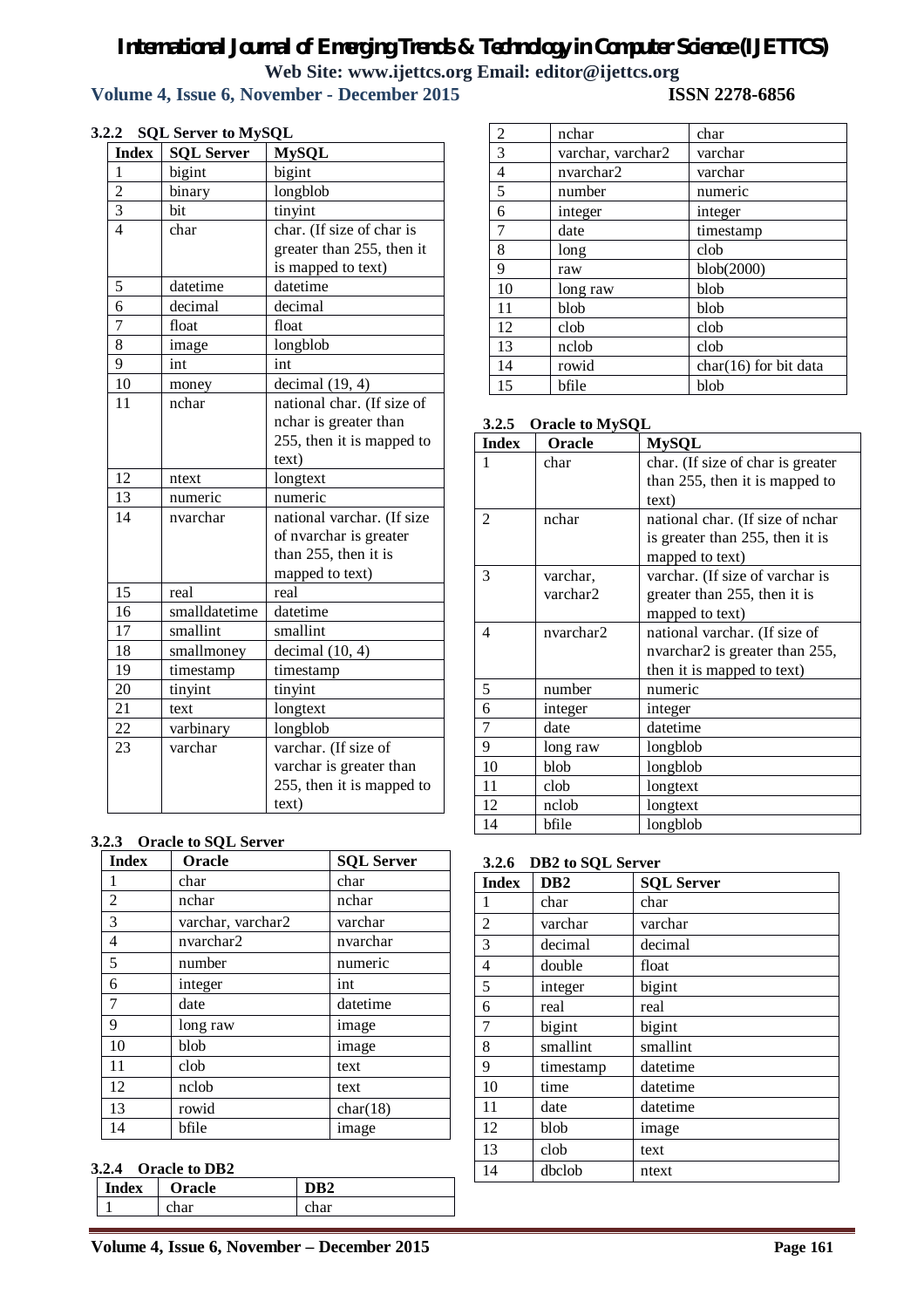# *International Journal of Emerging Trends & Technology in Computer Science (IJETTCS)*

**Web Site: www.ijettcs.org Email: editor@ijettcs.org Volume 4, Issue 6, November - December 2015** 

| 3.2.7 DB2 to Oracle |                        |                                                                                       | $\overline{4}$ | int, integer                                                       | $\operatorname{int}$                    |
|---------------------|------------------------|---------------------------------------------------------------------------------------|----------------|--------------------------------------------------------------------|-----------------------------------------|
| <b>Index</b>        | DB <sub>2</sub>        | Oracle                                                                                | 5              | bigint                                                             | bigint                                  |
| 1                   | char                   | char                                                                                  | 6              | datetime                                                           | datetime                                |
| $\overline{2}$      | varchar                | varchar2                                                                              | 7              | date                                                               | datetime                                |
| 3                   | decimal                | decimal                                                                               | 8              | timestamp                                                          | datetime                                |
| $\overline{4}$      | double                 | double precision                                                                      | 9              | year                                                               | n/a                                     |
| 5                   | integer                | integer                                                                               | 10             | char                                                               | char                                    |
| 6                   | real                   | real                                                                                  | 11             | varchar                                                            | varchar                                 |
| 7                   | bigint                 | integer                                                                               | 12             | binary                                                             | binary                                  |
| 8                   | smallint               | smallint                                                                              | 13             | varbinary                                                          | varbinary                               |
| 9                   | timestamp              | timestamp                                                                             | 14             | tinyblob                                                           | image                                   |
| 10                  | time                   | timestamp                                                                             | 15             | blob                                                               | image                                   |
| 11                  | date                   | date                                                                                  | 15             | mediumblob                                                         | image                                   |
| 12                  | blob                   | blob                                                                                  | 16             | longblob                                                           | image                                   |
| 13                  | clob                   | clob                                                                                  | 17             | tinytext                                                           | char                                    |
| 14                  | dbclob                 | nclob                                                                                 | 18             | text                                                               | text                                    |
|                     |                        |                                                                                       | 19             | mediumtext                                                         | text                                    |
| 3.2.8               | <b>MySQL</b> to Oracle |                                                                                       | 20             | longtext                                                           | text                                    |
| <b>Index</b>        | <b>MySQL</b>           | Oracle                                                                                | 21             | enum                                                               | n/a                                     |
|                     | tinyint                | smallint                                                                              | 22             | set                                                                | n/a                                     |
| $\overline{c}$      | smallint               | smallint                                                                              | 23             | float                                                              | float                                   |
| 3                   | mediumint              | integer                                                                               | 24             | double                                                             | float $(53)$                            |
| $\overline{4}$      | int, integer           | int                                                                                   | 25             | real                                                               | real                                    |
| 5                   | bigint                 | integer                                                                               | 26             | decimal                                                            | double                                  |
| 6                   | datetime               | date                                                                                  | 27             | numeric                                                            | numeric                                 |
| $\overline{7}$      | date                   | date                                                                                  |                |                                                                    |                                         |
| 8                   | timestamp              | date                                                                                  |                | <b>3.3 FLOW DIAGRAM</b>                                            |                                         |
| 9                   | year                   | n/a                                                                                   |                |                                                                    |                                         |
| 10                  | char                   | char                                                                                  |                | <b>Start Converter</b>                                             |                                         |
| 11                  | varchar                | varchar                                                                               |                |                                                                    |                                         |
| 12                  | binary                 | raw. (If the size of binary is<br>greater than 2000, then it is<br>mapped to blob)    |                | Enter Source DB_Name,<br>DB_Type,DB_Driver,URL,<br>ID and Password |                                         |
| 13                  | varbinary              | raw. (If the size of varbinary is<br>greater than 2000, then it is<br>mapped to blob) |                | <b>Test Connection</b><br>No<br>Connection                         |                                         |
| 14                  | tinyblob               | raw $(255)$                                                                           |                | Successful?                                                        |                                         |
| 15                  | blob                   | long raw                                                                              |                | Yes                                                                |                                         |
| 15                  | mediumblob             | long raw                                                                              |                | <b>Test Connection</b>                                             |                                         |
| 16                  | longblob               | blob                                                                                  |                |                                                                    |                                         |
| 17                  | tinytext               | varchar $(255)$                                                                       |                | Enter Target DB_Name,                                              |                                         |
| 18                  | text                   | long                                                                                  |                | DB_Type,DB_Driver,URL,<br>ID and Password                          |                                         |
| 19                  | mediumtext             | long                                                                                  |                | No                                                                 |                                         |
| 20                  | longtext               | clob                                                                                  |                | Connection                                                         |                                         |
| 21                  | enum                   | n/a                                                                                   |                | Successful?                                                        |                                         |
| 22                  | set                    | n/a                                                                                   |                | Yes                                                                |                                         |
| 23                  | float                  | float                                                                                 |                | Enter tables,                                                      | Yes                                     |
| 24                  | double                 | double precision                                                                      |                | views, synonyms, Stored<br>Procedures to Migrate                   | Tables<br>Select<br>Selected<br>Columns |
| 25                  | real                   | real                                                                                  |                | No                                                                 |                                         |
| 26                  |                        |                                                                                       |                |                                                                    |                                         |
| 27                  | decimal                | decimal<br>numeric                                                                    |                |                                                                    |                                         |

#### **3.2.9 MySQL to SQL Server**

| <b>Index</b> | <b>MySQL</b> | <b>SQL Server</b> |
|--------------|--------------|-------------------|
|              | tinvint      | tinyint           |
|              | smallint     | smallint          |
|              | mediumint    | int               |

**Volume 4, Issue 6, November – December 2015 Page 162**

Migration<br>Successful

No

Yes Stop

Generate Log File